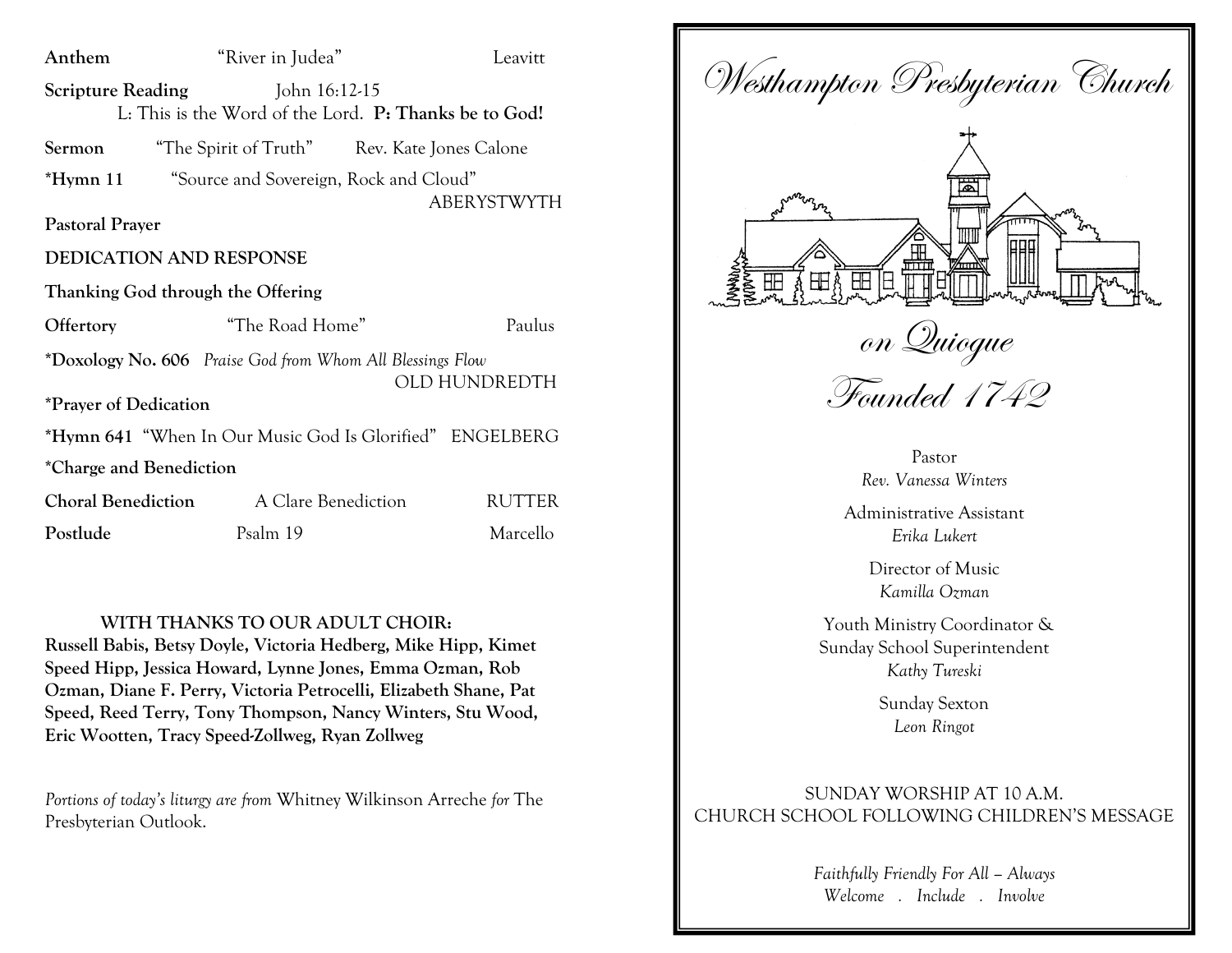| Trinity Sunday |
|----------------|
|                |

June 12, 2022

 *Please silence all cell phones. \*Please stand as able.*

#### **PREPARATION**

#### **Silent Meditation** *Proverbs 8:1-4, 22-31*

*Does not wisdom call, and does not understanding raise her voice? On the heights, beside the way, at the crossroads she takes her stand; beside the gates in front of the town, at the entrance of the portals she cries out: "To you, O people, I call, and my cry is to all that live.*

*The LORD created me at the beginning of his work, the first of his acts of long ago. Ages ago I was set up, at the first, before the beginning of the earth. When there were no depths I was brought forth, when there were no springs abounding with water. Before the mountains had been shaped, before the hills, I was brought forth— when he had not yet made earth and fields, or the world's first bits of soil. When he established the heavens, I was there, when he drew a circle on the face of the deep, when he made firm the skies above, when he established the fountains of the deep, when he assigned to the sea its limit, so that the waters might not transgress his command, when he marked out the foundations of the earth, then I was beside him, like a master worker; and I was daily his delight, rejoicing before him always, rejoicing in his inhabited world and delighting in the human race.*

**Prelude** Basse et Dessus De Trompette Clerambautt

**Greetings and Announcements** (Please sign friendship pads)

**The Ringing of the Bell**

**Introit** "Precious Lord, Take My Hand" Arr. Ringwald

**\*Responsive Call to Worship** 

Come, weary one, **for God is in this place.**  Come, restless one, **for God is in this place.**  Come, hopeful one, **for God is in this place.**  Come, curious one, **for God is in this place.**  God is in me, and God is in you. So, in every place **in this place, God is here.**

**\*Hymn 1** "Holy, Holy, Holy! Lord God Almighty!" NICAEA

#### **CONFESSION AND PARDON**

#### **\*Unison Prayer of Confession**

**If we say we have no sin, we are not being honest, and the truth is not in us. Therefore we confess our true selves: that we have often ignored our own privilege even as we benefit from it; that we have not listened to the pain of others but have instead dismissed it to keep ourselves comfortable; that we have not done the hard work of belonging to each other. We also confess that we are better than this: our sin is not all we are. With your help, God, we can change. We can listen. We can heal and bring healing to others. We confess this possibility, in the name of the One who makes all things possible.** *(time of silence)* Amen.

#### **\*Assurance of Pardon**

**\*Response of Praise No. 581** "Gloria Patri"

**\*The Exchange of Peace**

L: The peace of Christ be with you. **P: And also with you.**

### **HEARING THE WORD OF GOD**

#### **Children's Sermon and the Lord's Prayer**

*The Congregation sings Jesus Loves Me! vs. 1 (Children and Youth are excused for Church School.)*

### **WITH THANKSGIVING TO ALL OUR TEACHERS:**

Nursery Care: **Kristina Bennett, Ken Schneider, Rich Schneider, Jr.** PreK-1: **Eloise Carter** Grades 2-5: **Marie Yervasi** MS-HS: **Scott Campbell** Substitute Teachers: **Kyle & Stephanie Miller, Kara Bak, Cindy Campbell, Kristina Stevens** Pageant Writer & Director: **Kimet Speed** Superintendent: **Kathy Tureski** Christian Ed. Chairs: **Ellen & John Campbell, Miriam Neubauer**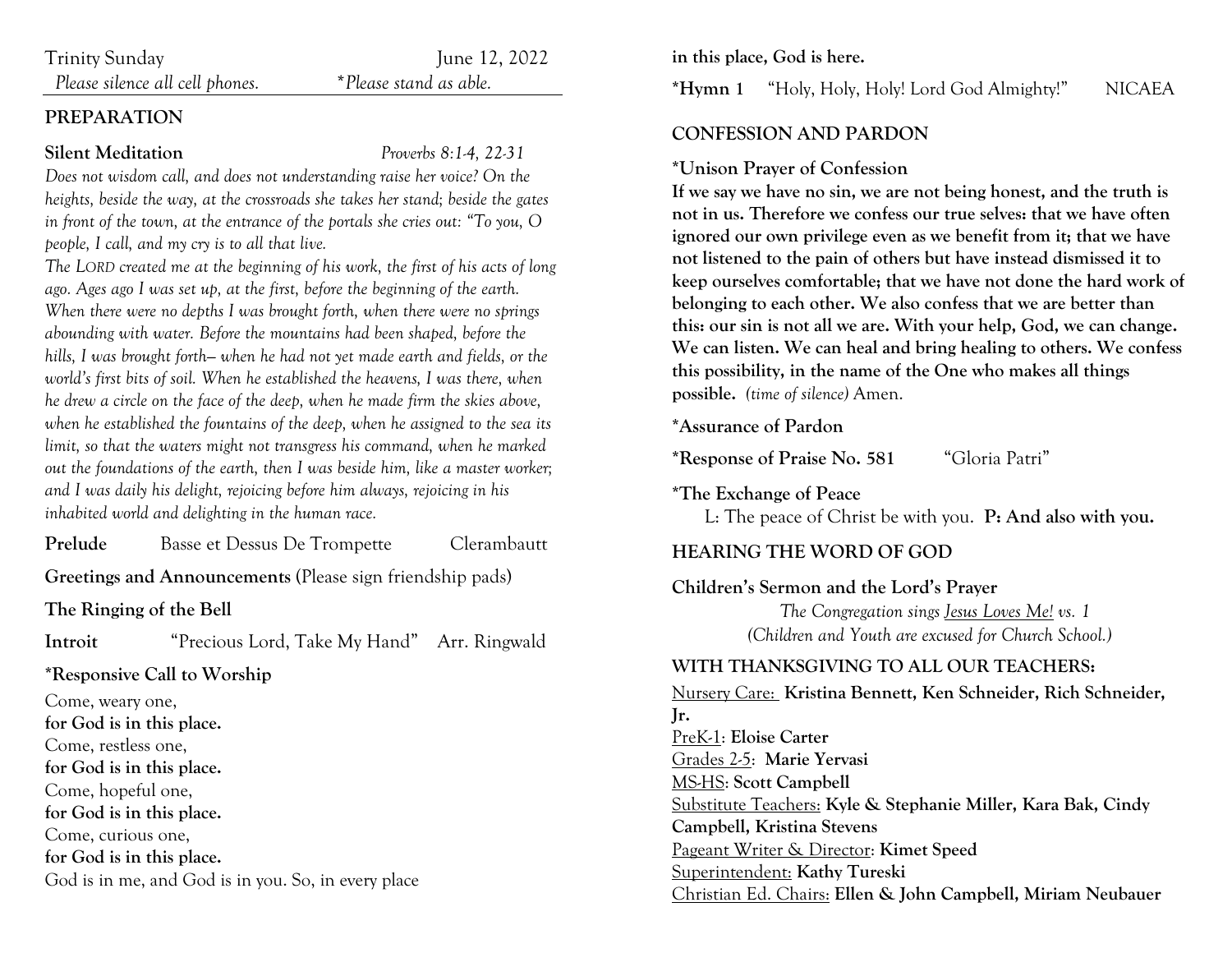#### THIS WEEK'S CALENDAR June 12-19, 2022

| <b>TODAY</b>       | Trinity Sunday - Choir Recognition                    |  |
|--------------------|-------------------------------------------------------|--|
|                    | Rev. Kate Jones Calone                                |  |
| 10:00 AM           | Worship followed by Annual Church Picnic              |  |
|                    | in the field                                          |  |
| <b>TUESDAY</b>     |                                                       |  |
| $6:00-7:30$ PM     | East End Hospice Adult Bereavement Group              |  |
| 6:00 PM            | <b>Session Meeting</b>                                |  |
| <b>WEDNESDAY</b>   |                                                       |  |
| 1:00 PM            | PW "Strawberry Shortcake Dessert" Meeting             |  |
| <b>FRIDAY</b>      |                                                       |  |
| 5:00-7:00 PM       | <b>Boy Scouts</b>                                     |  |
| <b>NEXT SUNDAY</b> | 2 <sup>nd</sup> Sunday after Pentecost - Father's Day |  |
|                    | Rev. Kate Jones Calone                                |  |
| 9:00 AM            | Quogue Chapel Worship Service                         |  |
| 10:15 AM           | Sanctuary Worship Service followed by Coffee          |  |

Hour in the Parish Hall

### **슈슈슈**

#### *Pastoral Care*

While Rev. Winters is on leave, Rev. Kate Jones Calone will be available in the office on Wednesdays, May through the end of July from 10am-1pm. She will join us in worship through the end of July. Contact information: (cell)646-823-7158 Email: katejonescalone@gmail.com

-AA. Meetings: Sat. 10am (parking area or choir room); Wed. & Sun. 6:30pm Bailey Hall

-All Bulletin announcements must be received to the office by Wednesday each week to be included in the Sunday bulletin.

-Tidings Articles are due on the 15th each month to be included in the monthly newsletter.

# *We welcome you as we would welcome Christ Himself!*

#### ANNOUNCEMENTS for June 12, 2022

**\*Please record your name in the pew pad or sign the guest book so that the church can stay connected with you.**

**\*Hymnals may be used during the service. Large print hymns as well as large print Bibles are available. Ask an usher for assistance. \*Large print bulletins have been created as a full page for easy reading. Ask an usher for assistance.**

**\*Prayer Concerns** 

**Recent: Robert Kreiger,** recovering from surgery (partner of Tony Thompson)**; Theresa Daley,** hospital (mother of Theresa Caponi**); Therese Comyns,** mother of Mary and John Hull's nephews, Conor and Dan**; Gene May,** hospital**; Marjorie Ridgeway,** home in a brace**; Madeline Hackworth,** Vern's mother**; Kevin Fitzgerald,** friend of Margery Qua**; Phyllis Styrzo;** home**; Raymond Hann,** Home**; Seamus Naughton,** home**; Robyn DeLorenzo,** Ruth Duvall's granddaughter**; Ralph Downs,** Hampton Center for Rehabilitation in Southampton**; Dee Dee Brumsey** (sister of a close friend of Pete Seidler); **Maureen Nelsen; Kimberly Rogers Murawski;** 

**Long Term: Dana Barrett,** friend of Nancy Miller; **John Lowe & Roberta Williams,** friends of Vern Hackworth**; Chelsey Carter Collins,** Southampton Care Center; **Dorothy Evans; Paul & Ellen Pfaff; Rev. John Kloepfer,** home**; Jay Sears**

#### **Ushers**

*Vern Hackworth and Janet Hann*

#### **Flowers**

*The chancel flowers this morning are given to the glory of God in honor of Julia's 18th and Abby's 16th birthdays! Given by the Gillin Family*